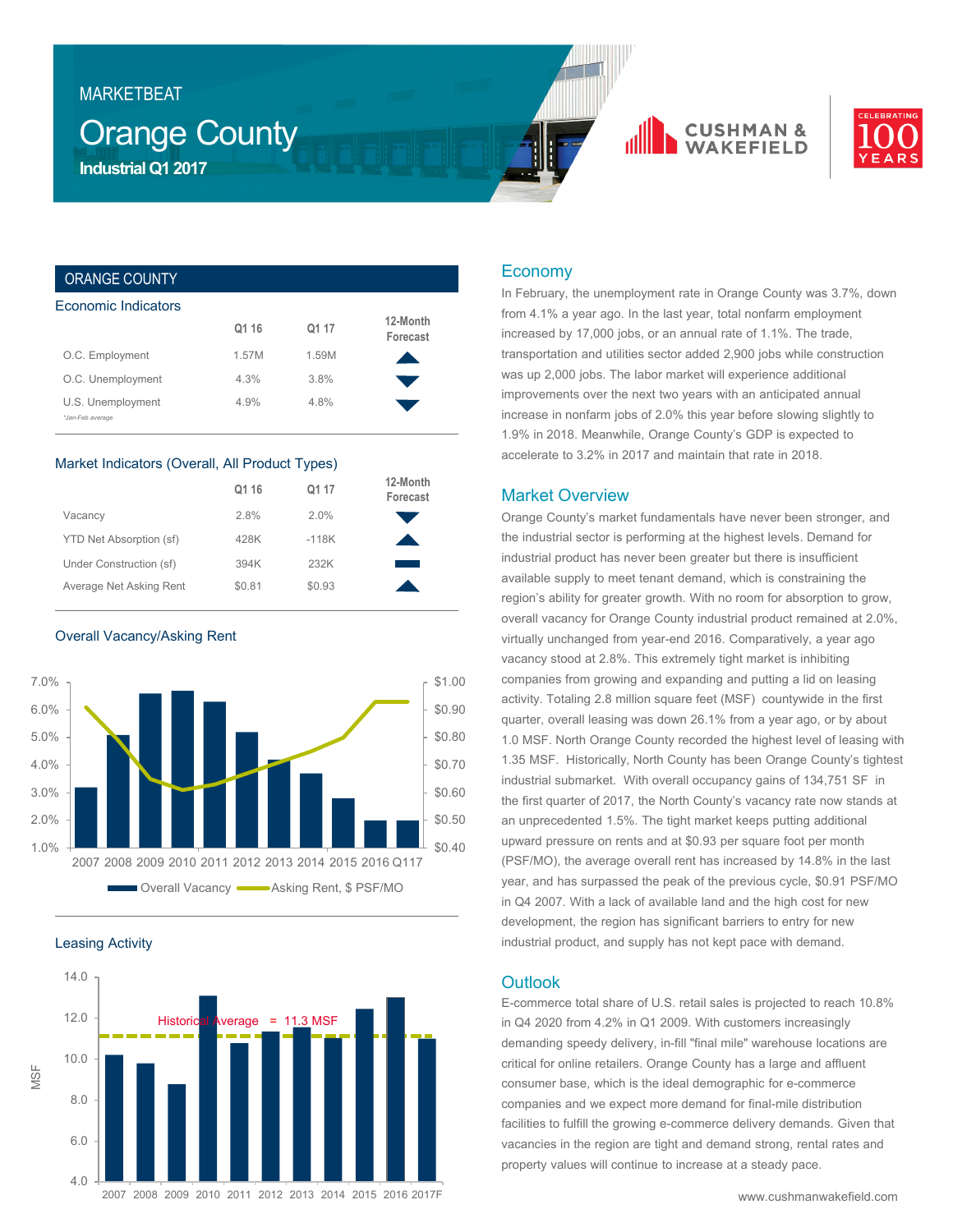## MARKETBEAT

# Orange County

**Industrial Q1 2017**





| <b>SUBMARKET</b>              | <b>TOTAL</b><br><b>BLDGS</b> | <b>INVENTORY</b><br>(SF) | <b>YTD</b><br><b>LEASING</b><br><b>ACTIVITY</b><br>(SF) | <b>YTD USER</b><br><b>SALES</b><br><b>ACTIVITY</b><br>(SF) | <b>OVERALL</b><br><b>VACANCY</b><br><b>RATE</b><br>$(\%)$ | YTD NET OVERALL<br><b>ABSORPTION</b><br>(SF) | <b>UNDER</b><br><b>CNSTR</b><br>(SF) | <b>YTD</b><br><b>CONSTRUCTION</b><br><b>COMPLETIONS</b><br>(SF) | AVG.<br>(MF) | OVERALL OVERALL<br>AVG.<br>NET RENT NET RENT<br>(OS) | <b>OVERALL</b><br><b>WEIGHTED WEIGHTED WEIGHTED</b><br>AVG.<br>NET RENT<br>(W/D) |
|-------------------------------|------------------------------|--------------------------|---------------------------------------------------------|------------------------------------------------------------|-----------------------------------------------------------|----------------------------------------------|--------------------------------------|-----------------------------------------------------------------|--------------|------------------------------------------------------|----------------------------------------------------------------------------------|
| Irvine Spectrum               | 514                          | 17,882,351               | 240,380                                                 | 10,240                                                     | 3.0%                                                      | 212,044                                      | $\mathbf 0$                          | $\mathbf 0$                                                     | \$1.23       | \$1.32                                               | \$1.10                                                                           |
| Lake Forest/R.S.M./F. Ranch   | 469                          | 12,181,693               | 150,327                                                 | 40,747                                                     | 5.0%                                                      | (42, 298)                                    | $\mathbf 0$                          | $\mathbf{0}$                                                    | \$1.16       | \$1.09                                               | \$0.89                                                                           |
| Laguna Hills/Aliso Viejo      | 127                          | 3,810,210                | 11,218                                                  | $\mathbf 0$                                                | 1.2%                                                      | (17, 399)                                    | $\mathbf{0}$                         | $\mathbf 0$                                                     | \$1.28       | \$0.00                                               | \$1.18                                                                           |
| Laguna Niguel/Laguna<br>Beach | 28                           | 620,370                  | $\mathbb O$                                             | $\mathbf 0$                                                | 0.3%                                                      | $\mathbf{0}$                                 | $\mathbf{0}$                         | $\mathbf 0$                                                     | \$0.00       | \$0.00                                               | \$1.00                                                                           |
| Mission Viejo                 | 45                           | 1,425,392                | 12,051                                                  | $\mathbf{0}$                                               | 3.3%                                                      | (12, 481)                                    | $\mathbf{0}$                         | $\mathbf{0}$                                                    | \$1.25       | \$0.00                                               | \$0.83                                                                           |
| S.J. Capo/S.Clemente/D.P.     | 141                          | 3,956,035                | 86,930                                                  | $\theta$                                                   | 0.9%                                                      | (12, 270)                                    | $\mathbf 0$                          | $\mathbb O$                                                     | \$1.03       | \$1.31                                               | \$0.00                                                                           |
| <b>South County</b>           | 1,324                        | 39,876,051               | 500,906                                                 | 50,897                                                     | 3.2%                                                      | 127,596                                      | $\bf{0}$                             | $\mathbf{0}$                                                    | \$1.17       | \$1.20                                               | \$0.99                                                                           |
| Fountain Valley               | 169                          | 5,080,632                | 6,789                                                   | 48,269                                                     | 0.5%                                                      | (15, 342)                                    | $\mathbf 0$                          | $\mathbb O$                                                     | \$1.07       | \$1.04                                               | \$0.82                                                                           |
| Tustin                        | 216                          | 8,990,872                | 54,631                                                  | $\mathbf 0$                                                | 4.9%                                                      | (42, 502)                                    | $\mathbf{0}$                         | $\mathbf 0$                                                     | \$0.76       | \$1.24                                               | \$0.73                                                                           |
| Santa Ana                     | 1,039                        | 33,499,529               | 330,184                                                 | 22,605                                                     | 1.9%                                                      | 4,226                                        | $\theta$                             | $\mathbf{0}$                                                    | \$0.83       | \$1.40                                               | \$0.79                                                                           |
| Costa Mesa                    | 366                          | 11,485,141               | 118,749                                                 | $\mathbf{0}$                                               | 1.0%                                                      | (28, 291)                                    | $\theta$                             | $\mathbf 0$                                                     | \$1.23       | \$1.35                                               | \$1.11                                                                           |
| Newport Beach                 | 48                           | 1,140,564                | $\mathbb O$                                             | $\theta$                                                   | 0.0%                                                      | $\theta$                                     | $\theta$                             | $\theta$                                                        | \$0.00       | \$0.00                                               | \$0.00                                                                           |
| Irvine                        | 648                          | 24,324,775               | 166,789                                                 | 20,343                                                     | 2.6%                                                      | (7, 975)                                     | 51,450                               | $\mathbb O$                                                     | \$1.05       | \$1.65                                               | \$0.90                                                                           |
| <b>Greater Airport Area</b>   | 2,486                        | 84,521,513               | 677,142                                                 | 91,217                                                     | 2.2%                                                      | (89, 884)                                    | 51,450                               | $\mathbf{0}$                                                    | \$0.95       | \$1.48                                               | \$0.81                                                                           |
| Seal Beach                    | 11                           | 906,612                  | 88,507                                                  | $\mathbb O$                                                | 0.0%                                                      | $\bf 0$                                      | $\mathbf 0$                          | $\mathbf 0$                                                     | \$0.00       | \$0.00                                               | \$0.00                                                                           |
| Westminster                   | 85                           | 2,533,365                | 1,740                                                   | $\mathbf 0$                                                | 0.1%                                                      | (788)                                        | $\mathbf{0}$                         | $\mathbf{0}$                                                    | \$1.00       | \$0.00                                               | \$0.89                                                                           |
| Huntington Beach              | 496                          | 13,504,264               | 156,319                                                 | $\mathbf{0}$                                               | 1.2%                                                      | (46, 263)                                    | $\mathbf 0$                          | 41,666                                                          | \$0.83       | \$0.96                                               | \$0.79                                                                           |
| Garden Grove                  | 309                          | 12,083,696               | 37,764                                                  | $\mathbf{0}$                                               | 2.7%                                                      | (232, 216)                                   | $\mathbf 0$                          | $\mathbb O$                                                     | \$0.72       | \$0.00                                               | \$0.77                                                                           |
| Los Alamitos/Stanton          | 148                          | 4,075,193                | 15,456                                                  | $\mathbf{0}$                                               | 0.4%                                                      | (15, 992)                                    | $\mathbf{0}$                         | $\mathbf{0}$                                                    | \$0.00       | \$0.93                                               | \$0.79                                                                           |
| Cypress                       | 107                          | 6,336,030                | 25,574                                                  | $\mathbf{0}$                                               | 4.6%                                                      | 4,526                                        | $\mathbf{0}$                         | $\mathbf{0}$                                                    | \$0.00       | \$1.00                                               | \$0.97                                                                           |
| La Palma                      | 20                           | 1,979,029                | $\mathbb O$                                             | $\mathbf 0$                                                | 1.0%                                                      | $\bf 0$                                      | $\mathbf 0$                          | $\mathbb O$                                                     | \$0.00       | \$0.00                                               | \$0.00                                                                           |
| <b>West County</b>            | 1,176                        | 41,418,189               | 325,360                                                 | $\mathbf{0}$                                               | 2.0%                                                      | (290, 733)                                   | $\mathbf{0}$                         | 41,666                                                          | \$0.77       | \$0.98                                               | \$0.78                                                                           |
| Anaheim                       | 1,466                        | 51,243,109               | 410,296                                                 | 144,000                                                    | 0.9%                                                      | 47,010                                       | $\mathbf{0}$                         | $\mathbf 0$                                                     | \$0.91       | \$1.01                                               | \$0.67                                                                           |
| Orange                        | 501                          | 13,932,724               | 71,662                                                  | $\mathbb O$                                                | 1.5%                                                      | (113, 850)                                   | $\mathbf 0$                          | $\mathbb O$                                                     | \$0.88       | \$0.00                                               | \$0.72                                                                           |
| Fullerton                     | 338                          | 18,682,766               | 153,310                                                 | 8,590                                                      | 2.0%                                                      | 118,902                                      | 181,069                              | $\mathbf{0}$                                                    | \$0.99       | \$0.00                                               | \$0.67                                                                           |
| Brea/La Habra                 | 364                          | 13,719,131               | 606,601                                                 | $\mathbf{0}$                                               | 4.6%                                                      | 81,380                                       | $\theta$                             | $\mathbf{0}$                                                    | \$0.93       | \$0.00                                               | \$0.69                                                                           |
| Placentia/Yorba Linda         | 240                          | 6,783,077                | 89,730                                                  | $\mathbf 0$                                                | 0.9%                                                      | (1,780)                                      | $\mathbf{0}$                         | $\mathbf 0$                                                     | \$1.14       | \$0.97                                               | \$0.91                                                                           |
| <b>Buena Park</b>             | 178                          | 12,572,446               | 19,154                                                  | $\mathbf 0$                                                | 0.5%                                                      | 3,089                                        | $\mathbf{0}$                         | $\mathbf{0}$                                                    | \$0.87       | \$1.10                                               | \$0.74                                                                           |
| <b>North County</b>           | 3,087                        | 116,739,140              | 1,350,753                                               | 152,590                                                    | 1.5%                                                      | 134,751                                      | 181,069                              | $\pmb{0}$                                                       | \$091        | \$1.02                                               | \$0.69                                                                           |
| <b>ORANGE COUNTY TOTALS</b>   | 8,073                        | 282,749,006              | 2,854,161                                               | 294,794                                                    | 2.0%                                                      | (118, 270)                                   | 232,519                              | 41,666                                                          | \$0.95       | \$1.25                                               | \$0.79                                                                           |

\*Rental rates reflect asking \$psf/month MF = Manufacturing OS = Office Service/Flex W/D = Warehouse/Distribution